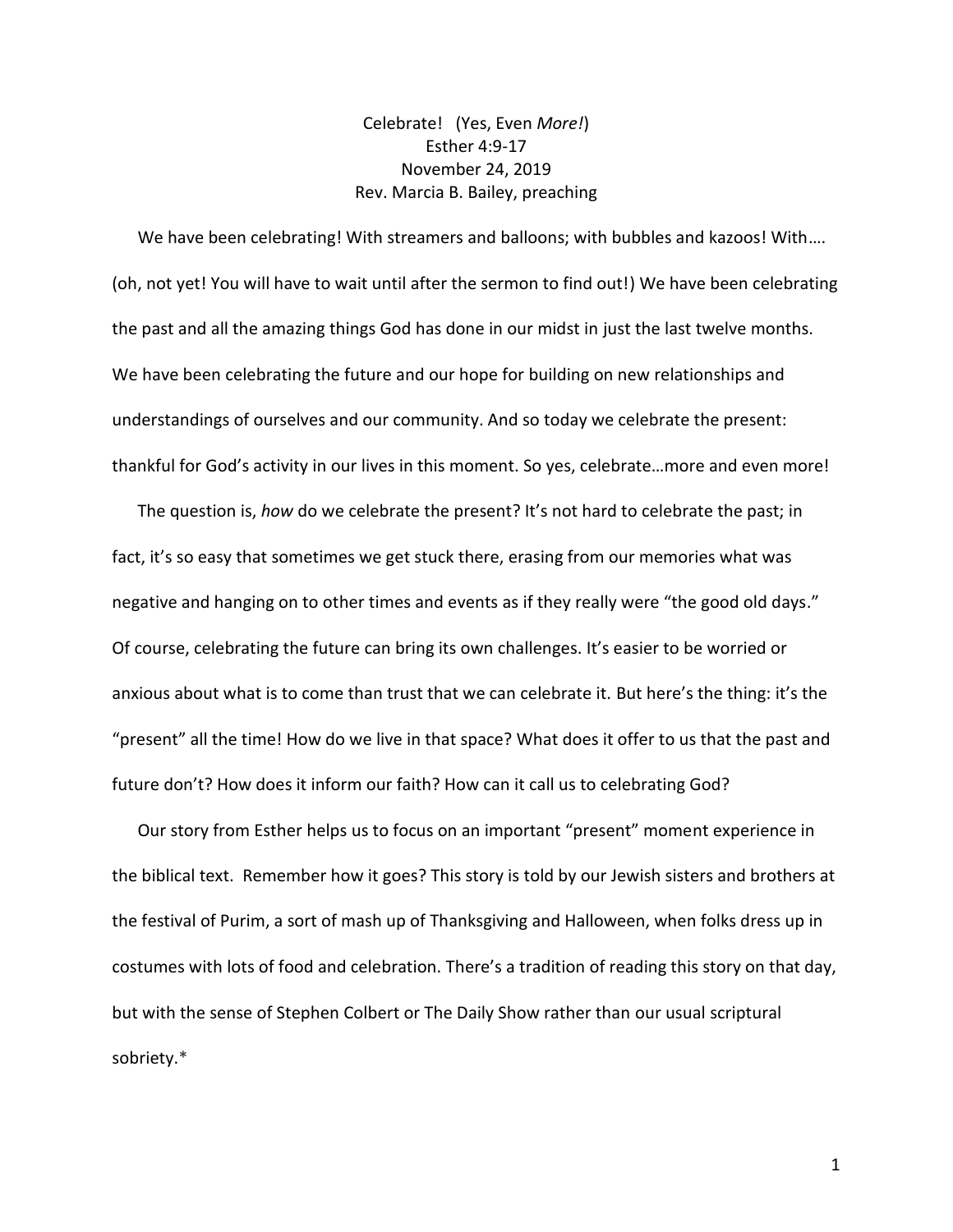The playfulness of Purim is set against the seriousness of Esther's situation. She has been orphaned and taken in by her uncle only to be tapped for the King's harem, an offer one *did not* refuse. Sequestered for a year of "training" (think trafficking of women here), she finds favor with the king because of her beauty, which she decides to use to her advantage when she discovers a plot to kill all the Jews. The sexual and political intrigue here is pretty stunning even in light of our lack of experience with imperial powers (kings and queens) and our distancing of ourselves, we hope, from the exploitation of woman as property. But that's where she finds herself, in her "present" and Esther has to decide what to do. She can choose to do nothing and continue to play the game to please the King at the risk of her nation or she can act. Esther decides that there is no time like the present.

 And that's a thing we say, right? "There's no time like the present!" Which means there is no better opportunity than *this one* to act, to speak, to share, to love, to resist, to give, to become, to live. No time like the present. When her Uncle Mordecai hears that Esther didn't think she had any special way to challenge the murderous plan, he reminds her that she also has no special protection to survive it. If *any* of them are going to live, someone has to do something *right now*. "Perhaps," he says, "you have come to royal dignity for just such a time as this."

 "For such a time as this", the present. There are times when it doesn't really matter if we speak out; what's going to happen will happen anyway, or so we think. And there are times when we convince ourselves that we aren't the one who has to act; surely someone else will come along, more equipped to handle the situation than we ourselves. How many times might *we* have been in a place 'for such a time as this" without knowing it and ignored the opportunity, missed the boat? In how many situations have we refused to respond or get

2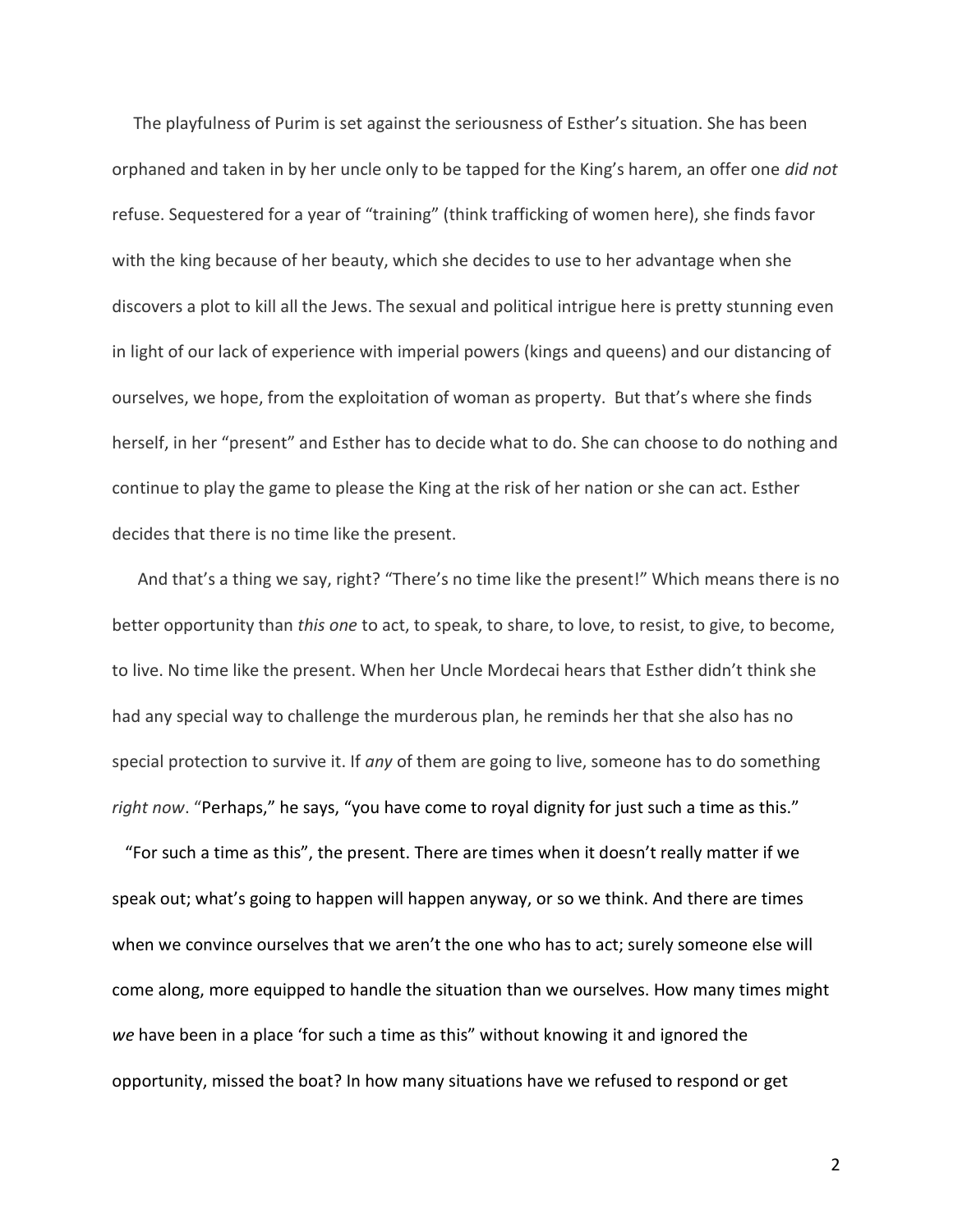involved when we *could have* actually *made* all the difference? We might never know. But Esther understands she couldn't take that chance.

 And so, she acts. She transforms from a passive, orphaned, disempowered outsider to a motivated, determined, collaborative, thoughtful actor. She honors the moment, the present, and dares to infuse it with as much power and authority as she and those around her could muster. Esther takes charge and instructs Mordecai and all the rest to begin a three day fast and to pray. She does not do this alone; she knows the strength of community. She and the other women join in and prepare themselves for the moment when Esther will dare to go before the king, reveal the plot to kill the Jews and save them all. She was ready; she was willing. She was called "for such a time as this."

 *And so are we*…called "for such a time as this". This present moment is the only moment we have. If we are fortunate, we will have another moment and one after that. Out of desperation, Esther found her will and her voice in the moment, and as a result, she did what was necessary to save herself and her people.

 Would we be doing what we have been doing if, we too, were not experiencing some sense of "desperation"? Probably not! Deb Winters and I have commented on how wonderfully different and open you are now from who and what you were five years ago. We suggested moving out into the community, working more closely with CCLU, experimenting with new ways of doing ministry then, but you were pretty sure everything was going to be ok just as it was. Now look at us today! In *this* moment, things are different. In *this* moment, the need to act is stronger than perhaps ever before. Perhaps **we** have come to this time and place and

3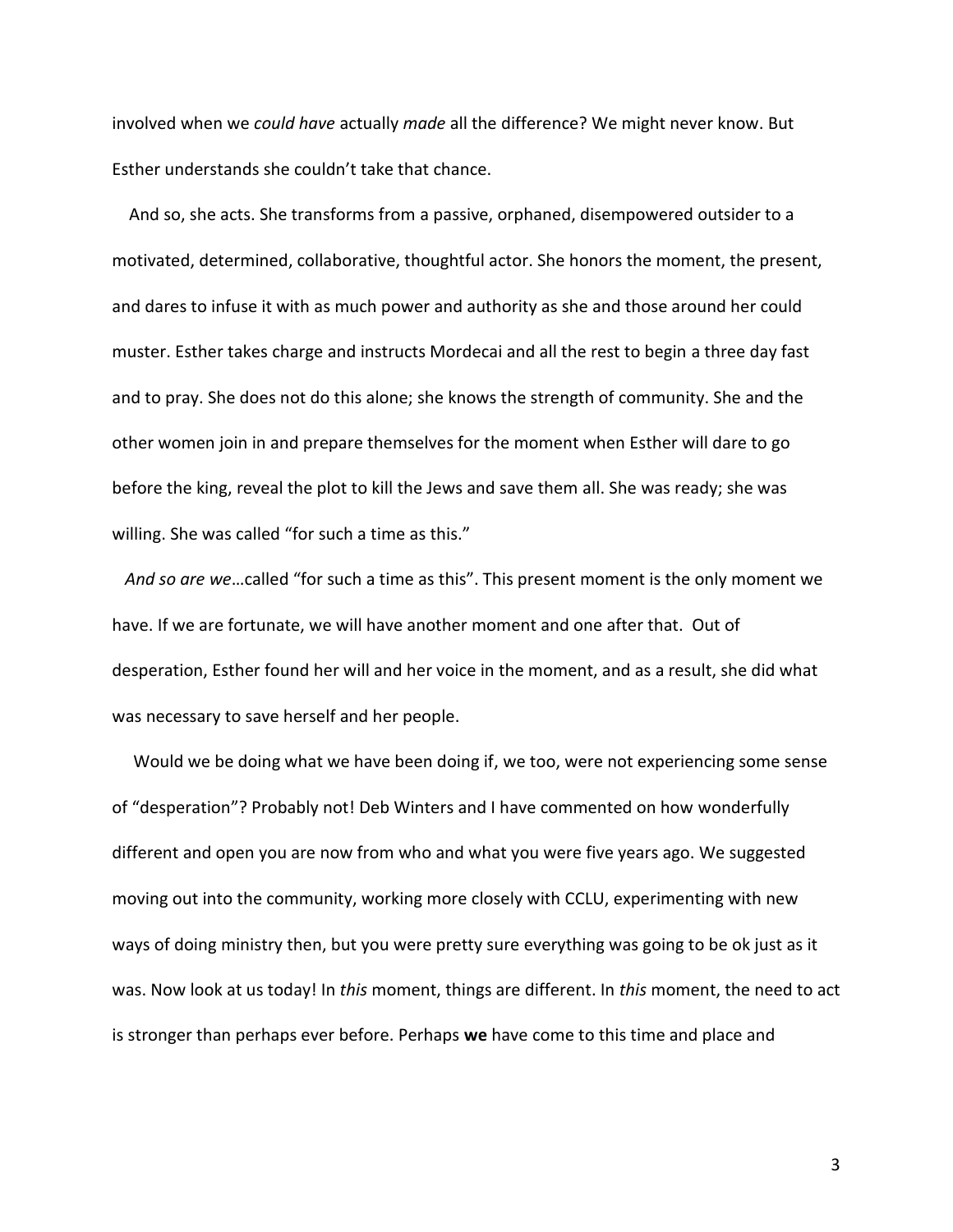relationship "for such a time as this!" Could *this* be *our* moment? The moment *we* dare to risk everything in order to bring life to ourselves and to our community?

 As the Stewardship Committee was talking about this, Nancy remembered a familiar saying: **"**Yesterday is history, tomorrow a mystery. Today is a gift; that's why we call it the "present." Cute, right? But also, true. Today *is* a present! And so, I ask you, *what is the gift of this moment?* 

 The boxes on the communion table remind us that God has already blessed us. The past has brought us here and the future is wide open but the "present" to each one of us is this moment, the one we have been called to, to love God and to welcome God's reign. What does that mean for us? "Esther's struggle … raise[s] critical questions for Christians today," Dr. Amy Oden says suggests. Consider these:

- How do we maintain our witness of faith in a culture dominated by material consumption and political brinksmanship?
- What power does any one of us really have to make a difference?
- What kind of risks are we willing to take on behalf of those vulnerable and threatened?
- Which of our identities ultimately shape our lives? Am I first and foremost a parent? An American? A Christian? An employee?
- What complicit agreements do we make with cultural or political powers to maintain our own status and privilege?
- How might God be preparing us to step forward to speak truth to power?"\*\*

There *is* an urgency that motivates us today; we might say it's our aging building. We might say it's our small numbers. We might say it's our increased expenses. Any one of those